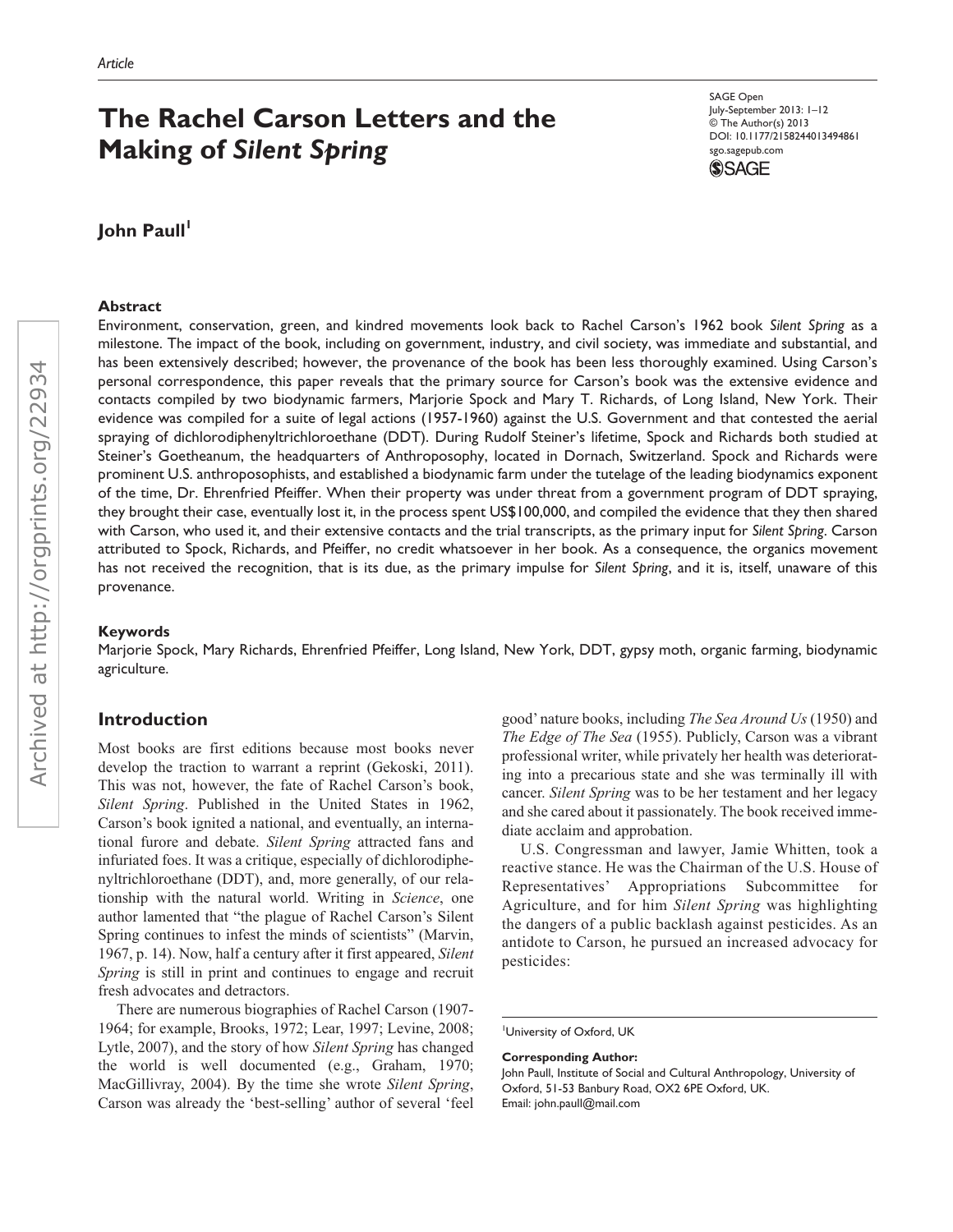As a result of such involvement in pesticide questions I became aware that there was a sizeable movement at work aimed at severely curtailing or even eliminating the use of pesticides . . . This made me afraid that an aroused public opinion might stop the use of materials that I had become convinced are absolutely essential to our health and prosperity. And so I began to speak out in defense of the role of pesticides. (Whitten, 1966, p. vi)

The U.S. Environmental Protection Agency (EPA) was founded in December 1970, largely in response to *Silent Spring*. On June 14, 1972, the EPA cancelled all Federal registrations of DDT products, and from December 31, 1972, the usage of DDT was banned in the United States (EPA, 1972). Other jurisdictions followed suit. After three decades of public endorsement of DDT, in August 1972, the "Australian Agricultural Council recommended that all existing registrations for DDT should be reviewed as a matter of urgency, with the view to withdrawing all uses for which acceptable substitutes exist" (Harrison, 1997). It had taken a decade, and Rachel Carson did not live to see it, but her message was bearing fruit on an international scale.

Antagonists quickly linked *Silent Spring* with the organics cause, and organics advocates welcomed the book; however, Carson made no mention of the organics movement in her text, in its extensive reference list nor publicly elsewhere. The book was a milestone for the diffusion of the organics meme and the advancement of the organics movement. It was published at a time when the organics movement was at a low ebb, and *Silent Spring* gave the movement fresh momentum (Clunies-Ross, 1990; Gross, 2008; Peters, 1979; Reed, 2003). The injection of *Silent Spring* into the organics narrative has been treated as an external input, as though it was a kind of 'manna from heaven' for the organics movement. Despite a mountain of subsequent scholarship, much of which has focused on the impact of the book rather than on its provenance, the organics movement has not received the recognition that is its due as the primary input to *Silent Spring*.

Carson's biographer Linda Lear (1997, p. 332) acknowledged Marjorie Spock as Carson's "chief clipping service," but as the present account will show, there is more to the story than Lear's cryptic statement that Spock "had studied organic agriculture in Switzerland" and "was committed to it"  $(p. 319)$ .

The present account reveals, from an analysis of Carson's private correspondence, the untold story of the organics provenance of *Silent Spring*, and the role of two remarkable New York women, Marjorie (Hiddy) Spock (1904-2008) and Mary T. (Polly) Richards (1908-1990). As young women they had trained with Rudolf Steiner (1861-1925), the founder of biodynamic agriculture, at the Goetheanum in Switzerland (Barnes, 2005). After their return to the United States, the pair were under the personal tutelage of Dr. Ehrenfried Pfeiffer (1899-1961), the then chief advocate of biodynamics, in their biodynamic farming and gardening enterprises, and they

collaborated as the leading U.S. authors and translators of anthroposophic and biodynamics literature. For *Silent Spring*, they were Carson's key informants as they shared the fruits of an antipesticide action against the U.S. government in which they had expended US\$100,000 and assembled expert witnesses and thousands of pages of testimony and scientific research material, all of which was readily shared with Carson as the foundation of her book.

## **The Long Island Spray Trial, 1957-1960**

Marjorie Spock and Mary T. Richards, two biodynamic farmers of Long Island, New York, sought an injunction to stop the U.S. Federal Government from aerial spraying their property with DDT, and, having failed to stop the spraying, sued for damages. For *The New York Times*, the story was front page news from the outset (Schmeck, 1957). The 1958 trial ran over 22 days, arrayed 50 expert witnesses, and generated more than 2,000 pages of testimony (Boston Herald, 1964). There were, in total, four legal actions initiated by Spock and Richards, running from 1957 to 1960, which I refer to collectively as the 'Long Island Spray Trial' (Table 1). According to Bonine (2007), "This may well be the first modern environmental case brought by citizens" (p. 467).

Reflecting on the impediments to mounting such a case, Spock (1960a) wrote, "Unfortunately these suits are prohibitively expensive in both time and money (ours cost close to \$100,000), and lawyers usually refuse them as prejudicial to their future and because 'you can't win against the government'" (p. 252).

Three million hectares of northeast United States had been aerially sprayed with DDT in a campaign to eradicate an insect, the gypsy moth. "Aircraft pilots were paid according to the number of gallons sprayed," so there was little or no incentive for restraint, and nor "from spraying the same areas more than once" (Spear, 2005, p. 257). Spock and Richards were about to be impacted by

one case that borders on the surreal, the New York state and federal departments, citing an implausible threat from the gypsy moth to New York City and environs, announced plans to spray densely populated Nassau County, Long Island, with DDT in fuel oil. (Spear, 2005, p. 257)

A group of Long Island residents, 6 initially, and swelling to 13, took action against the state (*Murphy v. Benson*, 1957, 1959a). The "prime movers" of the group were the biodynamic farmers and gardeners, Marjorie Spock and Mary T. Richards (Brooks, 1972, p. viii). The group included organic gardener and past president of the National Audubon Society, Richard Murphy, who is listed as the lead appellant, together with "other organic gardeners and a chiropractor" (Sellers, 1999, p. 43). From the United Kingdom, the Soil Association sent a US\$100 check to Spock in support of the campaign (Spock, 1960b, p. 249).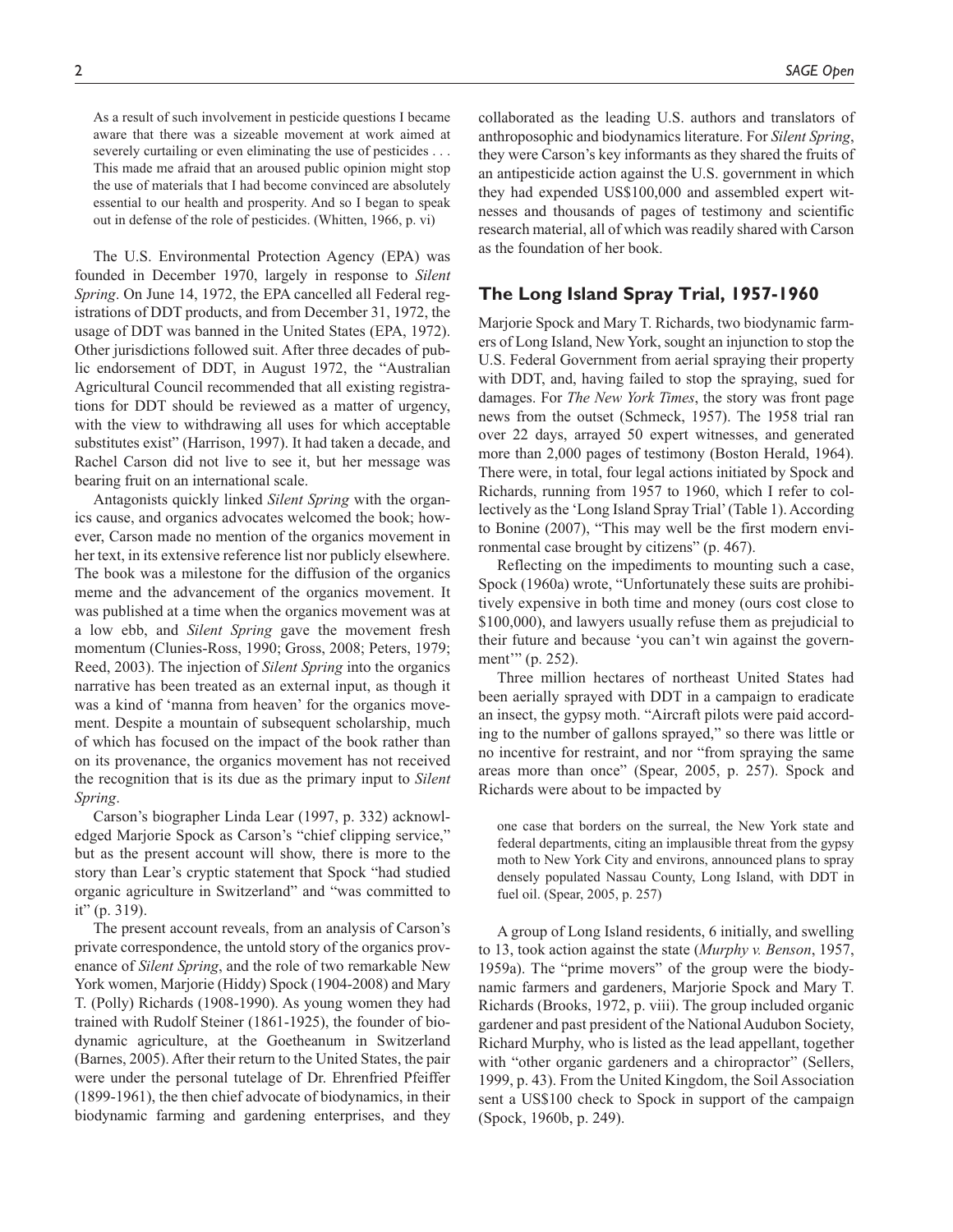| Year                      | Action                                                                                                                                                                               | Outcome                                                                                                                                                            |
|---------------------------|--------------------------------------------------------------------------------------------------------------------------------------------------------------------------------------|--------------------------------------------------------------------------------------------------------------------------------------------------------------------|
| May 24, 1957              | Application by six plaintiffs for an injunction<br>to stop the U.S. government from aerial<br>spraying Long Island with DDT, aiming to<br>eradicate the gypsy moth (District Court). | Injunction denied. Long Island sprayed<br>with a mixture of DDT and kerosene<br>oil.                                                                               |
| January, 1958             | Ehrenfried Pfeiffer: Entire edition of Bio-<br>Dynamics devoted to his account: "Do we<br>really know what we are doing? DDT spray<br>programs-their value and dangers."             | Supplied to Carson by Spock the<br>following month.                                                                                                                |
| February, 1958            | Carson contacts Marjorie Spock.                                                                                                                                                      | Spock and Richards supply Carson with<br>Pfeiffer's paper, share their contacts,<br>and files of references, and this data<br>flow continues for the next 4 years. |
| June 23, 1958             | Trial lasting 22 days; 50 witnesses; additional<br>plaintiffs (District Court).                                                                                                      | Dismissed. No damages proven.                                                                                                                                      |
| April 21, 1959            | Appeal (Court of Appeals: argued: April 21;<br>decided October 1).                                                                                                                   | Original decision upheld.                                                                                                                                          |
| March 28, 1960            | Appeal (Supreme Court). Petition for writ of<br>certiorari, i.e., review.                                                                                                            | Denied. Dissenting opinion by Justice<br>William Douglas.                                                                                                          |
| November 30, 1961         | Dr. Ehrenfried Pfeiffer died, New York state.                                                                                                                                        |                                                                                                                                                                    |
| June 16, 23, and 30, 1962 | Silent Spring serialized in the New Yorker.                                                                                                                                          | Attacks in Chemical Week, Science, and<br>Time Magazine.                                                                                                           |
| September 27, 1962        | Silent Spring published by Houghton Mifflin.                                                                                                                                         | Acclaim and success.                                                                                                                                               |

**Table 1.** Timeline of the Long Island Spray Trial and Associated Events.

*Note.* DDT = dichlorodiphenyltrichloroethane.

The initial application for an injunction to halt the spray program failed. In retrospect we can see that what then happened to the land of Spock and Richards was a precursor of what happened soon after in Vietnam with a massive aerial chemical warfare operation authorized by President Kennedy starting in 1961 (Neilands, 1971). The U.S. government's chemical wars against the gypsy moth in the United States, and the Viet Cong in Vietnam, were contemporaneous wars. They ultimately both failed in their primary objectives, but at the time of the Long Island Spray Trial, both defeats were in the future, and neither was foreseen by the advocates of those wars.

Marjorie Spock kept supporters informed of legal developments: "From the summer of 1957 to 1960 when the case reached the Supreme Court, Marjorie wrote a report to interested and influential friends of each day's progress in and out of court" (Fay, 2008, p. 7). Carson was one recipient of these intelligence reports (Fay, 2008; Lear, 1997).

A voluminous amount of material was generated for, and by, the court actions as the case was escalated from an application for an injunction in 1957 (injunction denied), a District Court trial in 1958 (complaint dismissed), an action brought to the Court of Appeals in 1959 (dismissal decision upheld; no success to the plaintiffs), and eventually an uplift to the Supreme Court in 1960 (appeal denied; no joy for the appellants; *Murphy v. Benson*, 1957, 1958, 1959b; *Murphy v. Butler*, 1960).

In the process of these 4 years of legal challenge to the U.S. Federal Government's authority to spray private

property, Spock and Richards built up an arsenal of research material, as well as contacts and expert witnesses.

# **Two New York Biodynamic Farmers**

The petition to the U.S. Court of Appeals stated that

Misses Richards and Spock . . . moved to Long Island for the *sole* purpose of being able there to produce food free of chemicals . . . it is a *legitimate* use to make of one's own property and it is "frustrated" by the spraying of DDT . . . The Misses Spock and Richards went to very substantial expense *solely* for the purpose of their "organic" cultivation. (*Murphy v. Benson*, 1959a, p. 7)

Spock and Richards had both studied at the Goetheanum, Dornach, Switzerland, the headquarters of the Anthroposophic Movement. According to Henry Barnes (2005), the chronicler of Rudolf Steiner's work in North America, Spock's life "encompasses the history of Anthroposophy" in America (p. 112). Spock had traveled to Dornach as an 18-year-old, in October 1922. She returned to the United States in December 1924 (Barnes, 2005). This adventure proved to be the beginning of a lifetime passion and dedication to anthroposophy, and particularly to eurythmy, Waldorf education, and biodynamics.

Spock's first visit to Dornach was a time of momentous and far reaching events for anthroposophy. On New Year's Eve 1922/1923, she witnessed the first Goetheanum burn to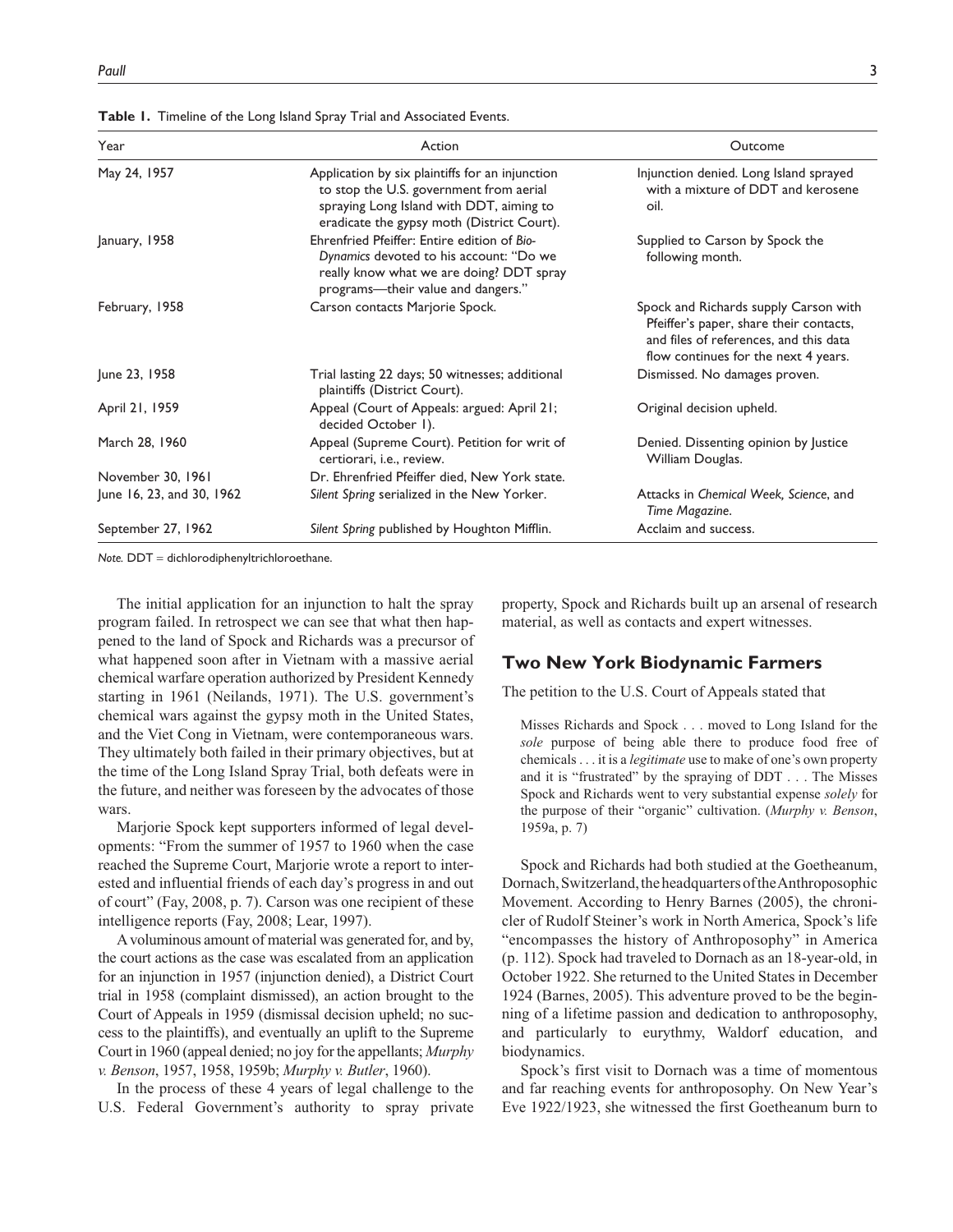the ground, with Rudolf Steiner (1861-1925), Ehrenfried Pfeiffer (1899-1961), and George Adams (1894-1963; translator into English of Steiner's Agriculture Course; Barnes, 2005; Steffen, 1923; Whicher, 1977). It was the destruction of 10 years of work. The following Christmas, Spock was at the founding of the Anthroposophical Society at Dornach Switzerland, at the "Christmas Gathering" 1923 (Barnes, 2005; Spock, 1978; Steiner, 1924a).

Rudolf Steiner set an intensive work schedule of traveling and lecturing. Marjorie Spock often traveled from Dornach, with the Steiner entourage, on those lecture tours. She learnt German. She attended Steiner's courses in speech, tone eurythmy, and dramatic art (Barnes, 2005). She attended the Torquay Summer School in August 1924. This event was to be Steiner's 10th and final lecture tour to England (Barnes, 2005; Steiner, 1924b; Villeneuve, 2004). It appears that colleague Mary Richards presented a reading from Steiner's Mystery Plays in London immediately after Steiner's Oxford Conference of 1922 (Paull, 2011c; Villeneuve, 2004).

During Spock's first visit to the Goetheanum, Steiner presented his Agriculture Course at Koberwitz in June 1924 (Steiner, 1924c). Steiner ran this program in parallel with a program on spiritual science at nearby Breslau (Steiner, 1924c). Steiner states that during these events there were performances by "Eurythmy artists from the Goetheanum" (Steiner, 1924c, p. 10). The Koberwitz Agriculture Course was the birthing event for (the yet to be named) biodynamic agriculture (Paull, 2011a).

In December 1924, just 6 months after the Koberwitz course, Spock departed Dornach (Barnes, 2005). Rudolf Steiner had by this time fallen ill and was confined to his studio, and from September 28, 1924, Steiner gave no further lectures; he died on March 30, 1925 (Collison, 1925; Koepf, 1991).

Spock subsequently returned to Europe and studied at the Eurythmy School in Stuttgart, Germany, from 1927 to 1930. On returning to the United States, she taught at the Rudolf Steiner School in New York. From June 1937 to the end of 1938, she again spent time at Dornach (Barnes, 2005). Spock had departed Europe before the outbreak of World War II (WWII), and on her return to the United States, she enrolled at Colombia University. She graduated with a BA, and proceeded to an MA, writing a thesis on Waldorf education. Spock taught at the Waldorf Demonstration School of Adelphi College and was a lecturer at the Teacher Training School of Adelphi College (now the Waldorf School of Garden City and Adelphi University, respectively; Sunday Herald, 1957; Waldorf School, 2007).

Spock spent her summers at the biodynamic Threefold Farm, Spring Valley, New York, "teaching eurythmy and learning biodynamic gardening" (Barnes, 2005, p. 120). The Threefold Farm was the first biodynamic farm in the United States, and the venue for the early anthroposophy conferences (Gregg, 1976a). The Biodynamic Association's annual conferences were held there from 1948 to 1980, and

it is still home to a vibrant biodynamic community, to the Pfeiffer Centre, and to the Threefold Educational Centre (Day, 2008).

Marjorie Spock and Mary Richards cultivated two acres of land on Long Island, New York, which they managed on biodynamic principles. Describing themselves as "two eurythmists" (Spock & Richards, 1956), and having spent time in Dornach, they were deeply committed to anthroposophy and its practical manifestations, including eurythmy (dancing), Waldorf education, and biodynamic farming. On their "farm," they planted "over thirty different vegetables" and they had "fourteen kinds of fruit and berries" (Spock & Richards, 1956, p. 14).

In this enterprise, these two biodynamic farmers and gardeners had been guided by the world's leading exponent of biodynamic agriculture, Dr. Ehrenfried Pfeiffer, author of *Bio-Dynamic Farming and Gardening* (1938) that was simultaneously published in at least five languages (Paull, 2011b). Of Pfeiffer, they reported, "He would insist at every visit on the minutest inspection of the various beds of vegetables, of the soil in depth, of the compost piles and of the fruit trees" (Spock & Richards, 1962a, p. 23).

As biodynamic farmers and as anthroposophists, they had sought out the world's two greatest experts in these domains, Steiner and Pfeiffer. Spock and Richards had a deep philosophical grounding to oppose mass dousing of their own land, in particular, and Long Island in general, from aerial spraying with DDT. In addition to these embedded macro reasons, the pair also had a very specific micro reason for pursuing their own biodynamic farming and for producing chemical-free food, which included vegetables, fruit, eggs, and dairy (Spock & Richards, 1956), and for resisting the proposed U.S. Department of Agriculture (USDA) prophylactic DDT spraying program.

Mary Richards had a sensitivity to food impurities that was, on occasion, incapacitating (Barnes, 2005). It has been suggested that Richards was an early case of the debilitating condition, now described as Multiple Chemical Sensitivity (MCS; Sellers, 1999). As a consequence of this condition, from the mid-1950s, Spock and Richards had been sending samples of their foods for analysis to the New York–based Laboratory of Industrial Hygiene for testing for DDT and other pesticide residues (Sellers, 1999). They now sought to avoid the repercussions of having their land, trees, and crops doused with DDT.

When the DDT spraying over their property occurred in 1957, Spock and Richards regarded their food supply as "ruined," their animals as "contaminated," and their soil as "totally compromised" (Barnes, 2005, p. 123). They had covered some of their crop with plastic sheeting, but they found that the DDT and fuel oil mixture that was sprayed dissolved the plastic and thereby contaminated their crops, despite their precautions (Barnes, 2005).

Spock authored or translated more than 20 books, some jointly with Mary Richards, all of them on anthroposophy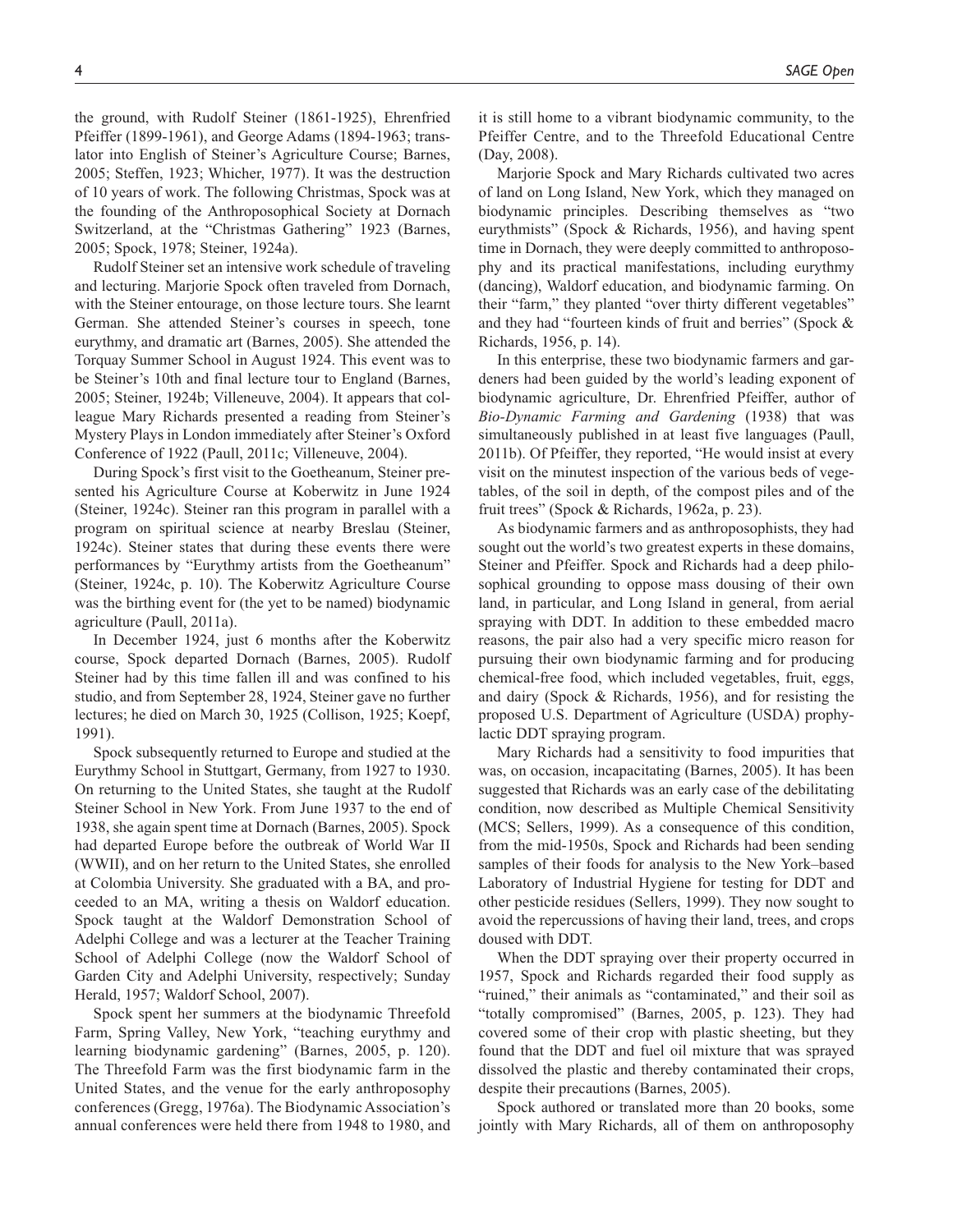

**Figure 1.** Annual tallies of letters from Carson to Spock and Richards.

and/or biodynamics. Spock authored at least 7 books in her own right, including *Eurythmy* (1980), *Teaching as a Lively Art* (1985), and *In Celebration of the Human Heart* (1982). She translated at least 5 books of Rudolf Steiner, including *Awakening to Community* (Steiner, 1974); *Chance, Providence and Necessity* (Steiner, 1988); and *A Psychology of Body, Soul & Spirit* (Steiner, 1999). She translated at least a further 7 books by other biodynamic or anthroposophic authors, including *Rudolf Steiner on his Book the Philosophy of Freedom* (Palmer, 1975), *What is Bio-Dynamic Agriculture* (Koepf, 1976), and *Water: The Element of Life* (Schwenk & Schwenk, 1989). Together with Mary Richards, she jointly translated at least two books: *The Nature of Substance* (Hauschka, 1966) and *Nutrition: A Holistic Approach* (Hauschka, 1967).

Spock's father, Benjamin Spock, was a lawyer, so perhaps seeing a legal remedy for a perceived government wrong was neither as foreign nor as daunting to Spock as it may have been to many, and Richards was in a position to personally put up the not inconsiderable funds.

# **Bearing Witness**

Rachel Carson wrote to Spock and Richards early in February 1958 at the time when they were preparing evidence for the trial. This initial request resulted in the flow of a wealth of material and contacts to Carson for the next 4 years during which time *Silent Spring* was written. The salutation in the letters was initially "Dear Mrs Spock"; it quickly shifted to "Dear Miss Spock," and then to the familiar "Dear Marjorie," by October 1958, and occasionally to "Dear Marjorie and Polly" (e.g., December 1958, April 1960, and February 1961).

At least 57 letters have survived from Carson to Spock and Richards (Figure 1). In this total I include 3 letters from

intermediaries: 1 letter from Maria Carson, Rachel's mother (November 1958); 1 letter from Roger Christie, Rachel's nephew (November 1958); and the final letter dated March 24, 1964 from "JVD" stating that Carson was ill (she died on April 14, 1964). Marjorie Spock sent the collection of letters to Marie Rodell (1912-1975), Carson's literary agent, and then literary executor, expressing the view that "all pertinent material should be available, not kept in private hands" (Spock, 1966, p. 1). The letters were subsequently deposited in the Beinecke Rare Book and Manuscript Library, Yale Collection of American Literature, of Yale University. There is a continuity of narrative and events that suggests that the sequence of correspondence from February 1958 to October 1961 is complete, or nearly so. Spock and Richards were highly organized with their extensive documentation management and they were aware of the historical significance of the letters, commenting that "interest in Rachel Carson seems certain to increase" (Spock, 1966, p. 2), and this adds a further reason to accept that the sequence of correspondence is complete, or nearly so.

An early letter, dated March 14, 1958, sees Carson expressing her thanks: "I am most grateful for all the material you have sent me," and her delight at the quality and quantity: "I am delighted there is so much sound material" (Carson, 1958e). Later that month she writes, "Many thanks for . . . the very excellent Pfeiffer paper . . . With its many references it is a gold mine of information" (Carson, 1958f). In the same letter, Carson states that "you have been so enormously helpful to me, and apparently are so familiar with a vast amount of material" (Carson, 1958f).

The author of the "gold mine" paper was Dr. Ehrenfried Pfeiffer, who was, at the time, the chief proponent and exponent of biodynamic agriculture. He subsequently appeared as an expert witness in the Long Island Spray Trial (Spock & Richards, 1962b). When he was challenged by a defense attorney as to what fee he was receiving, he responded that no fee was involved; and when further challenged as to why he was there, his response was "because I am interested in the future of the human race" (p. 25).

An entire edition of the U.S. periodical *Bio-Dynamics* was devoted to Pfeiffer's (1958) account, "Do we really know what we are doing? DDT spray programs—Their value and dangers," which raised a multitude of health, food, and ecological issues concerning DDT aerial spraying. It is a 40-page account that cites 105 scientific references. It was a pioneering meta-analysis of the DDT issue and it is easy to see why this publication of the Bio-Dynamic Farming and Gardening Association was described by Carson (1958f) as a "gold mine."

Many of the references and authors cited by Pfeiffer later reappeared in Carson's reference list. Of one of his references (viz., Rudd & Genelly, 1956), Pfeiffer (1958) commented, "This is one of the most comprehensive reports, with almost 1000 references" (p. 39). It reappeared in Carson's references. In her exchanges with Spock, Carson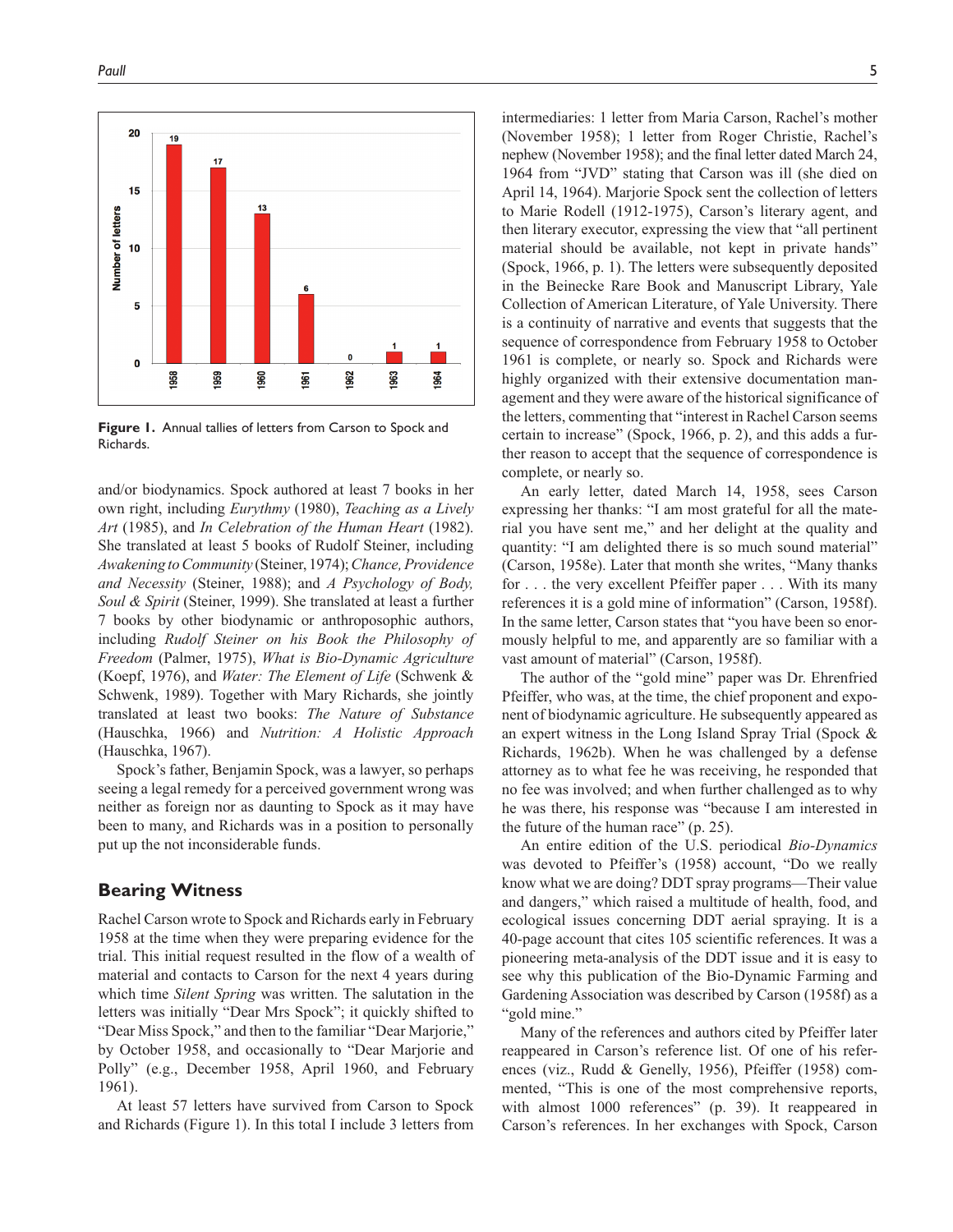makes multiple references to Pfeiffer and to his correspondence (e.g., Carson, 1958f, 1959a, 1959b, 1960e, 1960f, 1960h, 1961f). With Spock and Richards as intermediaries, Pfeiffer was queried by Carson about sources, references, and his own tests and experiments, although he received no acknowledgment in *Silent Spring*.

Carson wrote regularly plying Spock with a variety of queries, questions, requests for addresses of contacts and for copies of articles. Carson frequently expresses her thanks for new material, for example, in August writing: "Your good letter and enclosures have just arrived—all excellent, helpful, and stimulating. I feel guilty about the mass of your material I have here" (Carson, 1958c, p. 1). During that 1st year of collaboration, in a September letter to Spock, Carson declared, "you are my chief clipping service, and I do appreciate all you do" (Carson, 1958d).

The letters to Spock and Richards also track Carson's deteriorating health during the researching and writing of *Silent Spring*. The descriptions of Carson's ill health are generally vague, especially at the beginning of the correspondence. Spock, her mother, and Richards met with Carson, her mother, and her nephew, in Maine early in September 1958. After that meeting Carson wrote, "I left Maine with a sore throat and when we reached home at the end of the second day of driving I promptly collapsed into bed with flu or something" and she described herself as "still not very energetic" (Carson, 1958b, p. 2).

Rachel's mother, Maria, wrote to Spock that "Rachel has had several sick spells of different kinds" (M. Carson, 1958, p. 1). Maria herself died 5 weeks after writing this letter. Carson informed Spock and Richards, in a four-page handwritten letter, of her mother's death. She described her mother and perhaps herself:

Her love of life and all living things was her outstanding quality, of which everyone speaks. More than anyone else I know, she embodied Albert Schweitzer's "reverence for life." And while gentle and compassionate, she could fight fiercely against anything she believed wrong, as in our present Crusade! Knowing how she felt about that will help me to return to it soon, and to carry it through to completion. (Carson, 1958a, pp. 3-4)

Spock states, of Carson, that "she found she was mortally ill a year or so after she began work on 'Silent Spring'" (Spock, 1966, p. 1). In January 1960, Carson thanked Spock for "the wealth of material" that had just arrived from her (Carson, 1960b, p. 1); however, she added that "healthwise, our report is not too good. I've had flu (or something) for 10 days, and yesterday had to return to my bed . . . Just before the virus attacked me, I'd learned I have a duodenal ulcer!" (Carson, 1960b, p. 1) Later she writes that "I'm still laid low with flu but recovering" (Carson, 1960c). Three months later, in April 1960, she confided in a letter, "Dear Marjorie and Polly . . . My hospital adventure turned into

another set-back of some magnitude, wrecking my tight work schedule for the spring . . . Viruses . . . delayed my operation . . . There were two tumors in the left breast . . . suspicious enough to require a radical mastectomy" (Carson, 1960a, pp. 2-3). Carson however remained upbeat, as well as private: "I think there need be no apprehension for the future. I am giving details to special friends like you—not to others" (Carson, 1960a, p. 4).

Carson and Spock corresponded on testing food for residues (Carson, 1960d). Carson wrote to Spock that "all you tell me of the food situation is most interesting" (Carson, 1961d, p. 1). Carson thanked Spock for sending her butter and meat, and related that her young nephew, Roger (who was in the care of Carson) had remarked that "this hamburger is very good because it hasn't been sprayed" (Carson, 1961e, pp. 2-3). Carson wrote to Spock and Richards of the advice to "make an effort to eliminate chemical residues from my food intake insofar as possible. I know of no local suppliers of such food. Can you suggest how I can find out?" (Carson, 1961b, pp. 2-3).

Letters from Carson generally thanked Spock and Richards for their research materials and/or raised queries, but she continued to relate her personal circumstances. Early in February 1961 she wrote that

I seem always to write of illness and disaster but unfortunately my luck has not changed. Rather severe flu after Thanksgiving and then a persistent intestinal virus early in January apparently lowered my resistance and prepared for the real trouble—a staphylococcus infection that settled in my knees and ankles so that my legs are, and have been for 3 weeks, quite useless. (Carson, 1961b, p. 1)

She laments, "if only I could walk!" (Carson, 1961b, p. 2). Ten days later she reported that "I can still manage only one or two steps" (Carson, 1961d). A month later she could report, "Improvement continues, so I can now get about part of the time without my walker" (Carson, 1961c). By April 1961 she told of "my still limited energy" and reported that

I feel cheated out of full enjoyment of this slowly unfolding Spring, I am so much better that I have much to be thankful for. Wheel chair and walker are behind me and although at times I do walk stiffly, I do walk limited distances and can even manage short distances by car . . . I'm still having cortisone injections . . . I can't adequately thank you for all your generosity. (Carson, 1961a, pp. 3-4)

By October 1961, Carson could finally report, of the upcoming book, that "the end is somewhere in sight." She acknowledged the latest installment of material, "the excellent clippings" and "the photocopy of the Lancet article . . . I had seen references to it but had not seen the complete article" (Carson, 1961g).

In the years 1958 to 1961, Carson's correspondence reveals that she was in continuing receipt of information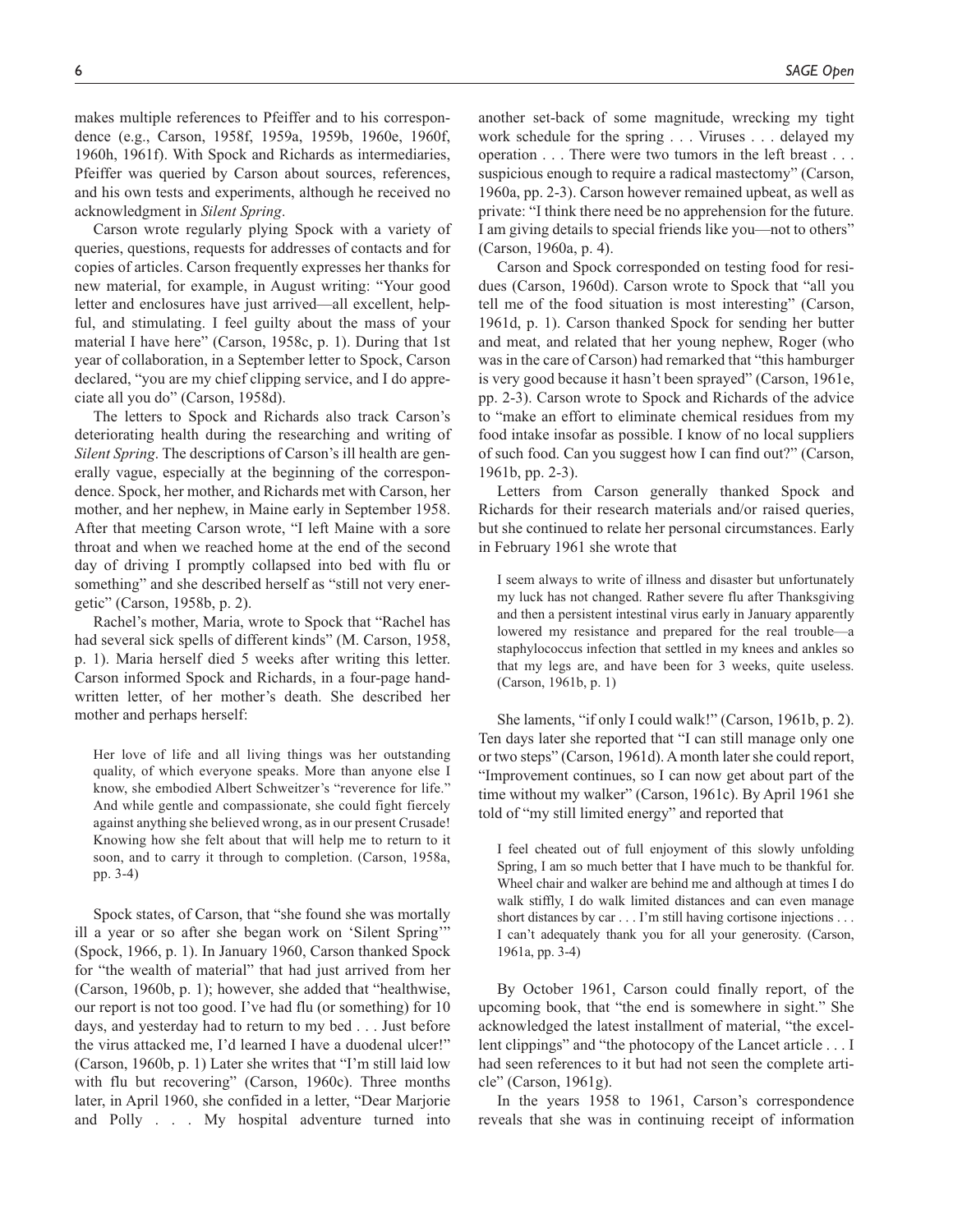from Spock and Richards, beginning from the initial request for information in February 1958, through the multiple volumes of trial transcripts that were loaned, and contacts and research articles and reports that included some translated from the German by Spock and Richards. The correspondence is a parallel record of Carson's precarious state of health during the research and writing of *Silent Spring*, and of her reliance on Spock and Richards as research collaborators throughout.

# **Silent Witness**

Despite the regular correspondence between Carson and Spock and Richards, and queries and multiple clarifications sought from Pfeiffer, none of the three received any credit or acknowledgment in *Silent Spring*. If oversight, ignorance, and/or ungratefulness are dismissed as reasons for this absence, and it does seem reasonable to dismiss them, then how can the omission be accounted for? Carson was writing an evidence-based account of an issue that she was passionate about. Given the deteriorating state of her health, she could have foreseen that *Silent Spring* would have to stand on its own merits, without any further defense from her, that this was her single chance, and that time was not on her side for her personally responding to negative critiques or producing some future follow-up book. *Silent Spring* was to be her testament, her legacy, and her farewell statement. She was bedridden and wheel chair bound during some of the writing of *Silent Spring*. Her health continued to deteriorate after the launch of *Silent Spring* with its serialization in *The New Yorker* beginning in the June 16, 1962, issue, and then the book publication on September 27, 1962, until her death on April 14, 1964.

From her correspondence with Spock and Richards, it is clear that Carson was concerned strategically with how to craft her message to achieve a breakthrough into public consciousness. She wrote,

It is a great problem to know how to penetrate the barrier of public indifference and unwillingness to look at unpleasant facts that might have to be dealt with if one recognized their existence. I have no idea whether I shall be able to do so or not, but knowing what I do, I have no choice but to set it down . . . I guess my own principal reliance is in marshalling all the facts and letting them largely speak for themselves. (Carson, 1960i, p. 1)

There were at least two strategic and evidence-based reasons for Carson to expunge her benefactors Spock, Richards, and Pfeiffer, together with their philosophies of biodynamic and organic agriculture, from her book. First, there was the experience of previous authors who had tackled the same or related issues and who had tried and failed to gain traction. Second, there was the trial transcripts that clearly revealed that an organics association could be used as a reason for discounting the witness.

In the decade before *Silent Spring*, at least four professionally written 'poison books' appeared, tackling the issue of pesticides and food. None of them had an impact approaching that of Carson's book, and all of them had an identifiable organics provenance.

U.S. chemist, Leonard Wickenden (1955), published *Our Daily Poison*. He had previously published books on organic gardening (Wickenden, 1949, 1954) and was identified as an organic gardener on the dust jacket of *Our Daily Poison*. Award winning New York journalist, William Longgood (1960), published *The Poisons in Your Food*. He had previously written of the USDA's DDT spraying program in an organics journal (Longgood, 1957). Carson commented in a letter to Spock, "It is too bad that Mr. Longgood is having such rough going with his book, although I suppose not surprising. His reporting of the trial would automatically make him a target of the New York State Department of Agriculture" (Carson, 1960g, p. 1).

London-based doctor, Franklin Bicknell (1960) published *Chemicals in Food and in Farm Produce: Their Harmful Effects*. The rear of the dust jacket carried an advertisement for other Faber organics titles. The U.S. anarchist, Murray Bookchin (1962), only months before *Silent Spring* appeared, published *Our Synthetic Environment* under the pseudonym 'Lewis Herber.' He had previously declared that the difference between organic farming and chemical farming was "a basic antagonism in outlooks toward natural phenomena" (Herber, 1952, p. 215).

The experiences of Wickenden, Longgood, Bicknell, and Bookchin/Heber were not definitive, but Carson was a savvy author, and writing was her sole source of income, so she was aware, perhaps more than most, that she did not want their experience to be her experience. She was also thoroughly aware of Pfeiffer's (1958) well-argued and extensively referenced account of DDT and the environment, which occupied a complete issue of the journal *Bio-Dynamics* but which appears to have 'preached to the converted' rather than igniting any controversy or generating any national debate.

Having been provided with the trial transcripts by Spock, Carson would have been well aware that the presiding judge, in the Long Island Spray Trial, Judge Bruchhausen, was discounting evidence based on the "leanings" of the witnesses. In his opinion he argued,

the fact that some are so strongly in favor of organic farming, without the use of chemicals, or emphasize their preference for biological control that their judgements may be influenced by their leanings. Under these circumstances, it is appropriate that the experts' testimony be scrutinized. (*Murphy v. Benson*, 1958, p. 3)

A medical specialist's testimony was disregarded by Judge Bruchhausen on the basis that "Dr. Knight . . . his testimony consists largely of generalities and is not helpful. In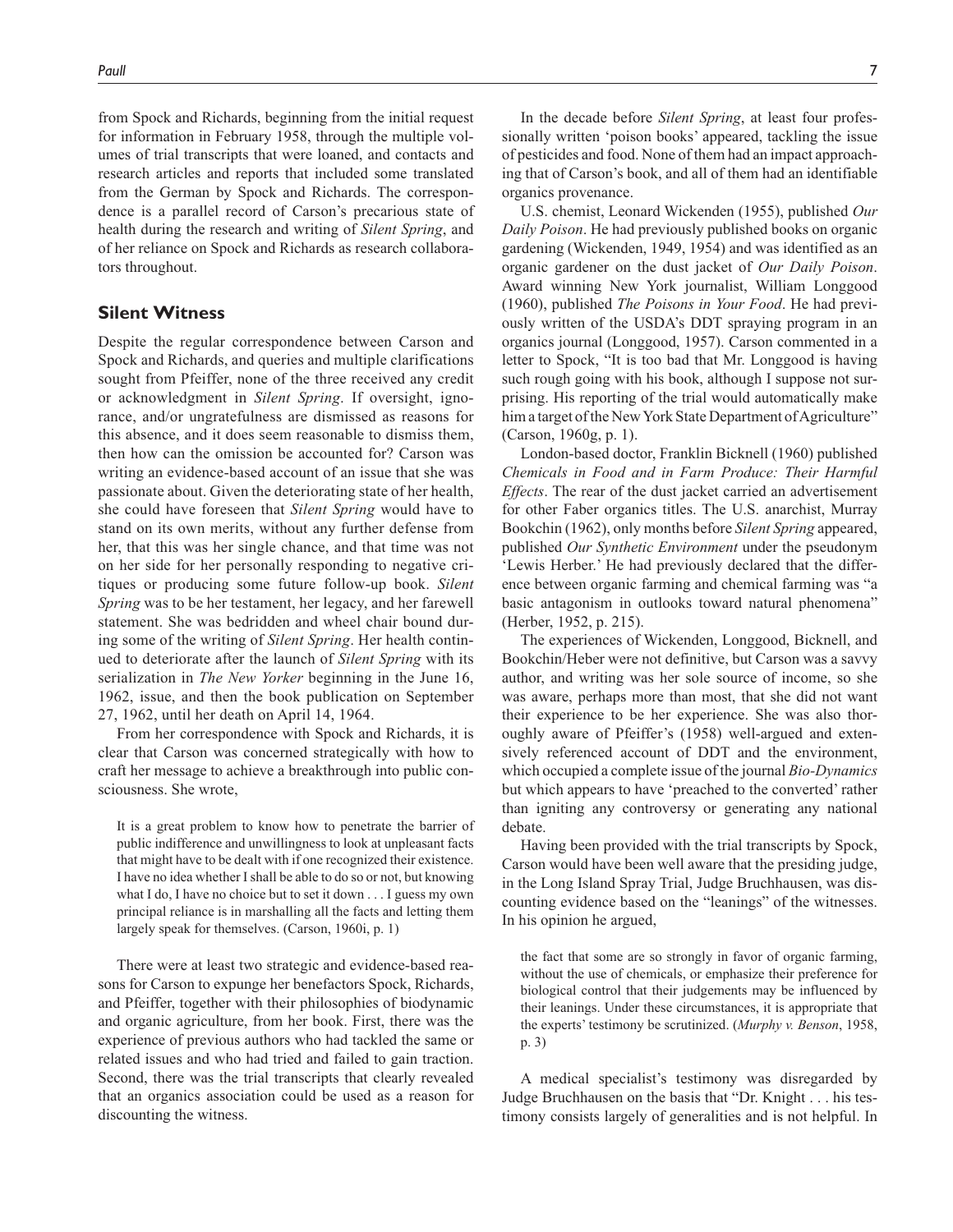fact he states that the subject is rather new and that absolute proof is lacking. He conducts an organic farm" (*Murphy v. Benson*, 1958, p. 3).

However, the testimony of a pro-DDT witness was highly regarded by the Judge:

Doctor Hayes is Chief of Toxology [*sic*] of the United States Public Health Service . . . and is a member of the expert panel on Insecticides of the World Health Organization . . . He and his associates have experimented with DDT on human beings and animals, feeding them DDT with daily doses for periods of a year or more . . . I am strongly impressed with this witness. (*Murphy v. Benson*, 1958, p. 4)

Of two witnesses who had conducted research sponsored by chemical companies, the Judge declared, "Both witnesses impressed the Court as credible witnesses" (*Murphy v. Benson*, 1958, p. 4).

The clear message from the trial was that being in the employ of a chemical company was not an impediment to credibility but that being associated with the organics cause was. The judge in arguing *ad hominem* rather that *ad rem* was inadvertently alerting Carson to be wary of admitted associations. In deciding against the appellants, Bruchhausen was implicitly making the case to Carson to suppress its biodynamic provenance. And suppress it she did.

There was, nevertheless, a feeling that Carson's book carried a smuggled message. A chemical industry editorial identified "an undercurrent of antipathy running throughout her work" (Chemical Week, 1962, p. 5). One critic speculated that Carson's writing "probably reflects her Communist sympathies" and pointed out that "we can live without birds and animals, but, as the current market slump shows, we cannot live without business" (H. Davidson, 1962, quoted in Lear, 1997, p. 409). The first respondent in the Long Island spray case, Ezra Taft Benson, the then Secretary of Agriculture, is quoted as wondering "Why a spinster with no children was so concerned about genetics?" and affirming that she was "probably a Communist" (Lear, 1997, p. 429).

While these critics were surely quite off the mark, they did intuit that *Silent Spring*, although couched in scientific terms, and laden with scientific references, was a vehicle for carrying something that Harrison and Benson, for example, were identifying as subversive—though without them quite fingering it.

An editorial in *Chemical Week* sensed the legal provenance of Carson's book as they railed

Her technique in developing this theme is more reminiscent of a lawyer preparing a brief, however, than a scientist conducting an investigation . . . the industry is facing a hostile and to some extent uninformed prosecuting attorney. Her facts are correct, her conclusions less certain, and her innuendoes misleading. (Chemical Week, 1962, p. 5)

*Chemical & Engineering News* published the view that "it is certainly hoped that they [FDA and USDA] will not decide that they must defend their position" (Gordon, 1962, p. 4).

Carson had witnessed in the transcripts of the Long Island Spray Trial how the evidence of witnesses associated with organics was discounted or disregarded because of their association. She was familiar with Pfeiffer's (1958) welldocumented paper in *Bio-Dynamics*, and other pre-Carson warnings and questionings about DDT in particular, and pesticides in general. She knew that they had largely failed to hit their mark, on either the public consciousness or public policy. The conclusion is that Carson silenced the witnesses to let the message be heard.

As far as any evidence of association with the organics sector was concerned, Carson was a 'cleanskin'—There was no such link in the public domain. The close friendship of Spock and Richards with Carson had been forged in private and in pursuit of what Carson (1958a) described as "our present Crusade" (p. 23). *Silent Spring* was a joint effort and their common cause, and Carson wrote their evidence into, but their names out of, the script entirely. Their "common cause" was the construction of *Silent Spring* and this was the consuming passion of Carson in the final years of her life. There is no evidence revealed in the correspondence to indicate that Carson shared or explored the interest of Spock and Richards in either anthroposophy or the writings of Rudolf Steiner.

## **Discussion and Conclusion**

Just why Carson's book gained so much traction is a matter of speculation. There is a constellation of potential reasons. Carson was already a best-selling author (e.g., *The Sea Around Us*, 1950) with a proven talent for writing. Her new book addressed (mostly) a single pesticide (DDT) and (mostly) a single biological class (birds); *Silent Spring* began with a simple, but powerful, parable—a journalist in a hurry could read the parable and skip the rest; the book had a lyrical title, in contrast to, for example, Bicknell's, Wickenden's, Longgood's, and Pfeiffer's declarative titles. Carson's book was serialized (and abridged) in *The New Yorker* before appearing as a book, giving it high visibility and taking it to a broad and influential audience. The selection by book clubs (e.g., Readers Union) guaranteed a broad and diverse distribution and readership. And the book piggybacked on a ground-breaking court case that had aroused and alerted powerful U.S. government agencies and chemical corporations who were primed to rebuff any assault on their domain.

Carson had carefully crafted her message to exclude any reference or citation to organics or biodynamics, yet it had been fuelled, shaped, and informed by biodynamic and organic farmers and gardeners, and it carried their agenda just as had Pfeiffer's (1958) account before it. While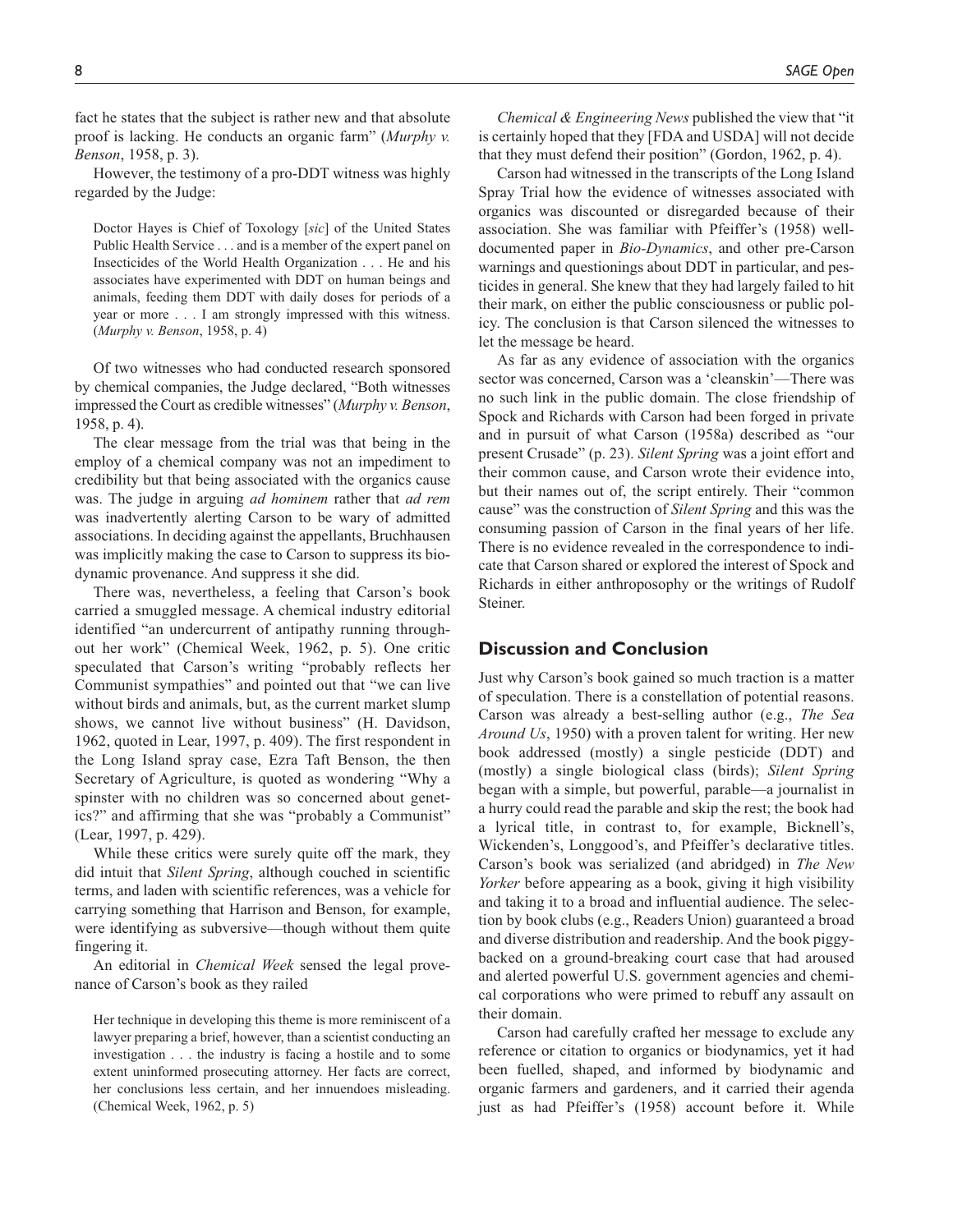1962, p. 159). For whatever reason or confluence of reasons, Carson's book succeeded, where others had failed, as a driver of major awareness and change. And, in succeeding, her book succeeded spectacularly, gaining the serious recognition that had eluded authors who had earlier ventured into the dark side of pesticides, food, and the environment.

Writing in the periodical *Organic Gardening and Farming*, Robert Rodale (1962) described *Silent Spring* as a "masterpiece" (p. 17) while he reminded readers that "much" of the evidence presented . . . we have reported to readers of *Organic Gardening and Farming* in the past" (p. 18). Carson's facts were not new; it was the traction of those facts that was new. The executive editor of *Organic Gardening and Farming*, Jerome Olds (1962), wrote of *Silent Spring* that "it's as if a lid that kept down criticism and resentment against poison sprays had been suddenly blown off" (p. 14).

Globally, the organics sector was given a timely and welcome boost by *Silent Spring*. In the decade following its publication, for example, the circulation of Jerome Rodale's *Organic Gardening and Farming* rose from 300,000 subscribers in 1962 to 750,000 in 1972 (Gross, 2008; J. I. Rodale, 1962).

Ehrenfried Pfeiffer did not live to see the *Silent Spring* phenomenon that sprang from his "gold mine" of references and the trial in which he had been an expert witness. He was treated for TB, and complications therefrom, and he died on November 30, 1961. Pfeiffer had worked with Rudolf Steiner at the Goetheanum in Dornach, Switzerland, from 1920 until Steiner's death in 1925. From Steiner's Agriculture Course of 1924, Pfeiffer (1938) had developed the theory and practice of biodynamic agriculture into a publishable form as *Bio-Dynamic Farming and Gardening* (Paull, 2011b), he had brought biodynamics to the United States, and he had witnessed biodynamics become a worldwide enterprise.

Spock and Richards, after all legal recourses had been exhausted in 1960, purchased a 142-acre farm near Chester, New York, and made the move, 80 km from New York City and adjacent to Ehrenfried Pfeiffer's own farm (Gregg, 1976b; Spock & Richards, 1962b). They subsequently purchased a farm at Maine (Spock, 1972). Biodynamic farming practices continued at the new farms (Spock, 1968, 1972). Mary Richards died in 1990; Marjorie Spock died in 2008 at the age of 104.

Rachel Carson had "a radical mastectomy" on April 4, 1960, and opted to keep her precarious state of health secret from most (Carson, 1960a, p. 3). She had further surgery and radiation treatment in the few subsequent years remaining to her. During some of that period, she was bedridden and unable to walk. She entered the Cleveland Clinic on March 13, 1964, for an operation relating to her cancer. She died there on April 14, 1964. She was aged 56 years. Her book was listed as one of the "25 greatest science books of all time" (Discover, 2006) and for five decades, it has remained continuously in print.

The success of *Silent Spring* is a testament to, firstly, the thoroughness of Spock and Richards in garnering the evidence and, secondly, to Carson crafting that evidence into a parable and a powerful text. While the thrust of the book was attacked, the facts were not disputed. Carson dissociated, from her public persona and the book itself, the close working and personal relationship that she had developed with the biodynamic farmers Spock and Richards, and the influence of Pfeiffer on them all, and she thereby successfully sidestepped a potential mode of attack from the powerful lobby groups that did indeed attack, albeit counterproductively.

### **Acknowledgments**

The author thanks the library and librarians of the Yale Collection of American Literature, Beinecke Rare Book and Manuscript Library, for access including Rachel Carson's letters to Marjorie Spock and Mary T. Richards.

### **Declaration of Conflicting Interests**

The author declared no potential conflicts of interest with respect to the research, authorship, and/or publication of this article.

#### **Funding**

The author received no financial support for the research and/or authorship of this article.

### **References**

- Barnes, H. (2005). *Into the heart's land: A century of Rudolf Steiner's work in North America*. Great Barrington, MA: Steiner Books.
- Bicknell, F. (1960). *Chemicals in food and in farm produce: Their harmful effects*. London, England: Faber and Faber.
- Bonine, J. E. (2007). William H. Rogers, Jr., and environmental law: Never give up, keep on going. *Washington Law Review*, *82*, 459-492.
- Bookchin, M. (1962). *Our synthetic environment* (Pseudonym: Lewis Herber). New York, NY: Knopf.
- Boston Herald. (1964, April 15). Rachel Carson dead at 56: Author, biologist, victim of cancer. *Boston Herald*, *1*, p. 26.
- Brooks, P. (1972). *The house of life: Rachel Carson at work*. Boston, MA: Houghton Mifflin.
- Carson, M. (1958). *MS handwritten letter: Dear Marjorie; 22/10/1959 (2 p.)*. New Haven, CT: Yale Collection of American Literature, Beinecke Rare Book and Manuscript Library.
- Carson, R. (1950). *The sea around us* (1961 Revised ed.). New York, NY: New American Library.
- Carson, R. (1955). *The edge of the sea*. London, England: Staples Press.
- Carson, R. (1958a). *MS handwritten letter: Dear Marjorie; 4/12/1958 (4 pp.)*. New Haven, CT: Yale Collection of American Literature, Beinecke Rare Book and Manuscript Library.
- Carson, R. (1958b). *MS handwritten letter: Dear Miss Spock; 15/9/1958 (4 pp.)*. New Haven, CT: Yale Collection of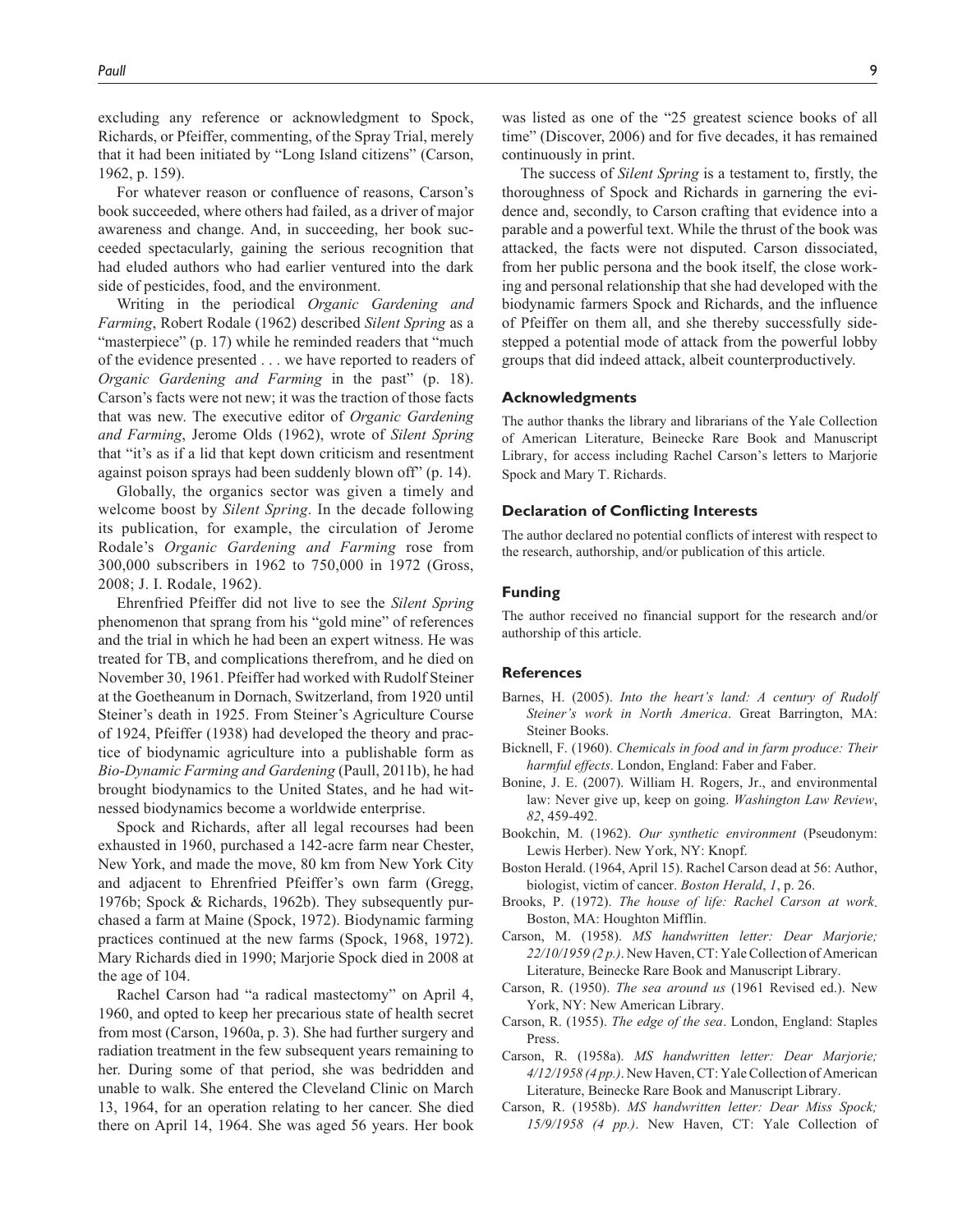American Literature, Beinecke Rare Book and Manuscript Library.

- Carson, R. (1958c). *MS typewritten letter: Dear Miss Spock; 12/8/1958*. New Haven, CT: Yale Collection of American Literature, Beinecke Rare Book and Manuscript Library.
- Carson, R. (1958d). *MS typewritten letter: Dear Miss Spock; 26/9/1958*. New Haven, CT: Yale Collection of American Literature, Beinecke Rare Book and Manuscript Library.
- Carson, R. (1958e). *MS typewritten letter: Dear Mrs. Spock; 14/3/1958 (1 p.)*. New Haven, CT: Yale Collection of American Literature, Beinecke Rare Book and Manuscript Library.
- Carson, R. (1958f). *MS typewritten letter: Dear Mrs. Spock; 26/3/1958 (1 p.)*. New Haven, CT: Yale Collection of American Literature, Beinecke Rare Book and Manuscript Library.
- Carson, R. (1959a). *MS typewritten letter: Dear Marjorie; 12/10/1959 (2 pp.)*. New Haven, CT: Yale Collection of American Literature, Beinecke Rare Book and Manuscript Library.
- Carson, R. (1959b). *MS typewritten letter: Dear Marjorie; 22/10/1959 (1 p.)*. New Haven, CT: Yale Collection of American Literature, Beinecke Rare Book and Manuscript Library.
- Carson, R. (1960a). *MS handwritten card: Dear Marjorie and Polly; 12/4/1960 (4 pp.)*. New Haven, CT: Yale Collection of American Literature, Beinecke Rare Book and Manuscript Library.
- Carson, R. (1960b). *MS handwritten letter: Dear Marjorie; 18/1/1960 (2 pp.)*. New Haven, CT: Yale Collection of American Literature, Beinecke Rare Book and Manuscript Library.
- Carson, R. (1960c). *MS handwritten postcard: Dear Marjorie; 22/1/1960*. New Haven, CT: Yale Collection of American Literature, Beinecke Rare Book and Manuscript Library.
- Carson, R. (1960d). *MS typewritten letter: Dear Marjorie; 1/7/1960 (1 p.)*. New Haven, CT: Yale Collection of American Literature, Beinecke Rare Book and Manuscript Library.
- Carson, R. (1960e). *MS typewritten letter: Dear Marjorie; 11/7/1960 (1 p.)*. New Haven, CT: Yale Collection of American Literature, Beinecke Rare Book and Manuscript Library.
- Carson, R. (1960f). *MS typewritten letter: Dear Marjorie; 12/8/1960 (1 p.)*. New Haven, CT: Yale Collection of American Literature, Beinecke Rare Book and Manuscript Library.
- Carson, R. (1960g). *MS typewritten letter: Dear Marjorie; 18/5/1960 (1 p.)*. New Haven, CT: Yale Collection of American Literature, Beinecke Rare Book and Manuscript Library.
- Carson, R. (1960h). *MS typewritten letter: Dear Marjorie; 27/9/1960 (2 pp.)*. New Haven, CT: Yale Collection of American Literature, Beinecke Rare Book and Manuscript Library.
- Carson, R. (1960i). *MS typewritten letter: Dear Marjory [sic]; 14/3/1960 (1 p.)*. New Haven, CT: Yale Collection of American Literature, Beinecke Rare Book and Manuscript Library.
- Carson, R. (1961a). *MS handwritten card: Dear Marjorie; 18/4/1961 (4 pp.)*. New Haven, CT: Yale Collection of American Literature, Beinecke Rare Book and Manuscript Library.
- Carson, R. (1961b). *MS handwritten letter: Dear Marjorie and Polly; 6/2/1961 (3 pp.)*. New Haven, CT: Yale Collection of American Literature, Beinecke Rare Book and Manuscript Library.
- Carson, R. (1961c). *MS handwritten letter: Dear Marjorie; 11/3/1961 (1 pp.)*. New Haven, CT: Yale Collection of

American Literature, Beinecke Rare Book and Manuscript Library.

- Carson, R. (1961d). *MS handwritten letter: Dear Marjorie; 16/2/1961 (1 p.)*. New Haven, CT: Yale Collection of American Literature, Beinecke Rare Book and Manuscript Library.
- Carson, R. (1961e). *MS typewritten card: Dear Marjorie; 18/4/1961 (4 pp.)*. New Haven, CT: Yale Collection of American Literature, Beinecke Rare Book and Manuscript Library.
- Carson, R. (1961f). *MS typewritten letter: Dear Marjorie; 4/1/1961 (1 p.)*. New Haven, CT: Yale Collection of American Literature, Beinecke Rare Book and Manuscript Library.
- Carson, R. (1961g). *MS typewritten letter: Dear Marjorie; 11/10/1961 (1 p.)*. New Haven, CT: Yale Collection of American Literature, Beinecke Rare Book and Manuscript Library.
- Carson, R. (1962). *Silent spring, fortieth anniversary edition* (2002). Boston, MA: Houghton Mifflin.
- Clunies-Ross, T. (1990). *Agricultural change and the politics of organic farming* (Unpublished doctoral dissertation). University of Bath, Bath, UK.
- Collison, H. (1925). Rudolf Steiner. X a.m. 30th March, 1925, R.I.P. *Anthroposophical Movement*, *2*(13), 101.
- Day, B. (2008). Ehrenfried Pfeiffer, the threefold community, and the birth of biodynamics in America. *Biodynamics*, (263, Fall), 41-43.
- Discover. (2006, December). 25 Greatest science books of all time. *Discover Magazine*, *27*, p. 12.
- Environmental Protection Agency. (1972). *DDT ban takes effect*. EPA Press Release, 31 December: Author.
- Fay, S. (2008, January 30). Marjorie Spock. *The Ellsworth American*, p. 7.
- Gekoski, R. (2011, May 3). An insider's guide to book fairs. *The Guardian*. Retrieved from http://www.guardian.co.uk/books/ booksblog/2011/may/03/insider-guide-book-fairs
- Gordon, C. F. (1962, November 5). More Comments on "Silent Spring." *Chemical & Engineering News*, *40*, 4.
- Graham, F. (1970). *Since Silent Spring*. London, England: Hamish Hamilton.
- Gregg, E. S. (1976a). The early days of bio-dynamics in America. *Bio-Dynamics*, *119*, 25-39.
- Gregg, E. S. (1976b). The early days of bio-dynamics in America, Part II. *Bio-Dynamics*, *120*, 7-22.
- Gross, D. (2008). *Our roots grow deep: The story of Rodale*. Emmaus, PA: Rodale.
- Harrison, S. (1997, November). *Organochlorides in Australia*. Proceedings, UNEP Workshop on Persistent Organic Pollutants (POPs), Bangkok.
- Hauschka, R. (1966). *The nature of substance* (M. T. Richards & M. Spock, Trans.). London, England: Vincent Stuart.
- Hauschka, R. (1967). *Nutrition: A holistic approach* (M. Spock & M. T. Richards, Trans.). London, England: Stuart & Watkins.
- Herber, L. (1952). The problem of chemicals in food. *Contemporary Issues*, *3*, 206-241.
- Koepf, H. H. (1976). *What is bio-dynamic agriculture* (W. Brinton & M. Spock, Trans.). Springfield, IL: Bio-Dynamic Farming and Gardening Association.
- Koepf, H. H. (1991). *Ehrenfried Pfeiffer: Pioneer in agriculture and natural sciences*. Kimberton, PA: Bio-Dynamic Farming and Gardening Association.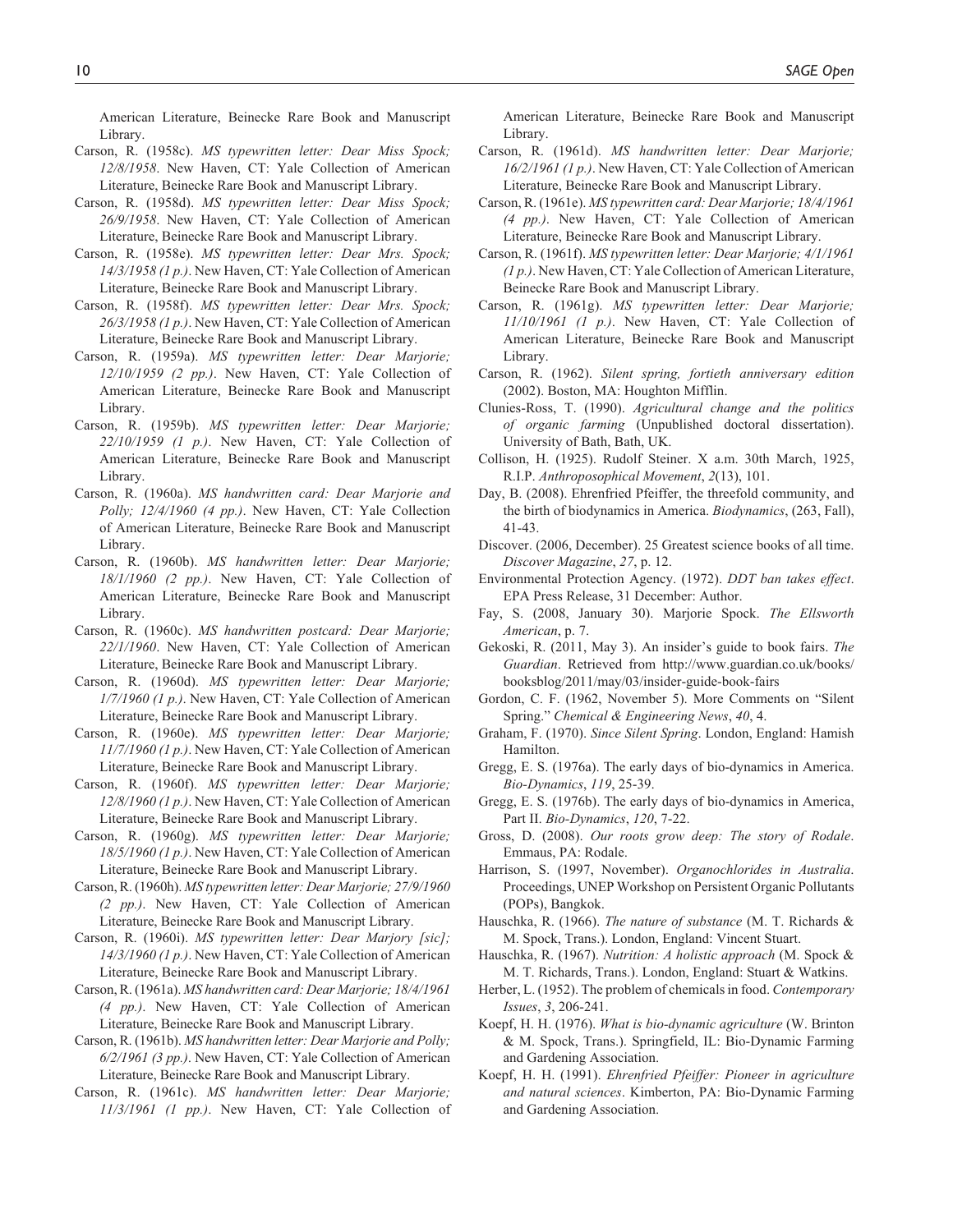- Lear, L. (1997). *Rachel Carson: Witness for nature* (1998 first UK edition). London, England: Allen Lane.
- Levine, E. S. (2008). *Up close: Rachel Carson* (advance uncorrected proof). London, England: Penguin Group.
- Longgood, W. (1957). Poison strafes a farm: Planeload of spray ruins toil of 10 years. *Natural Food and Farming Digest*, *1*, 95-96.
- Longgood, W. (1960). *The poisons in your food*. New York, NY: Simon & Schuster.
- Lytle, M. H. (2007). *The gentle subversive: Rachel Carson, silent spring, and the rise of the environmental movement*. New York, NY: Oxford University Press.
- MacGillivray, A. (2004). *Rachel Carson's Silent Spring*. Lewes, UK: Ivy Press.
- Marvin, P. H. (1967). Pesticides: Overstated dangers. *Science*, *156*(3771), 14.
- Murphy v. Benson. (1957). *Robert Cushman MURPHY, Mary T. Richards, Marjorie Spock, John C. Homer, Gladys Weeks, and David Kennedy, Plaintiffs, v. Ezra Taft BENSON, Secretary of Agriculture of the United States, Lloyd Butler, Area Supervisor of Plant and Pest Control Division, Daniel Carey, Commissioner of Agriculture and Markets of the State of New York, Defendants*. US District Court for the Eastern District of New York: Murphy v. Benson, 151 F. Supp. 786 (D.N.Y. 1957).
- Murphy v. Benson. (1958). *Robert Cushman MURPHY et al., and Archibald B. Roosevelt et al., Plaintiffs, v. Ezra Taft BENSON, etc., et al., Defendants*. US District Court for the Eastern District of New York: Murphy v. Benson, 164 F. Supp. 120 (D.N.Y. 1958).
- Murphy v. Benson. (1959a). *Petition for Rehearing: Robert Cushman Murphy et al., Plantiffs-Appellants v. Ezra Taft Benson, Secretary of Agricultutre of the United States, Defendant, and Lloyd Butler, Area Supervisor, Plant and Pest Control Division of the United States Department of Agriculture et al., Defendants-Appellees*. US Court of Appeals: Murphy v. Benson, 270, Docket No: 25448 (2d Cir. N.Y. 1959).
- Murphy v. Benson. (1959b). *Robert Cushman Murphy et al., Plantiffs-Appellants v. Ezra Taft Benson, Secretary of Agricultutre of the United States, Defendant, and Lloyd Butler, Area Supervisor, Plant and Pest Control Division of the United States Department of Agriculture et al., Defendants- Appellees*. US Court of Appeals: 270 F.2d 419; Docket 25448.
- Murphy v. Butler. (1960). *Murphy et al. v. Butler, Area Supervisor, Plant Pest Control Division of the Agricultural Research Service, United States Department of Agriculture, et al*. Supreme Court of the United States: Murphy v. Butler, 362 U.S. 929 (U.S. 1960).
- Neilands, J. B. (1971). *Harvest of death: Chemical warfare in Vietnam and Cambodia*. New York, NY: Free Press.
- Olds, J. (1962). The new year and "Silent Spring." *Organic Gardening and Farming*, *9*(9), 14-15.
- Palmer, O. (Ed.). (1975). *Rudolf Steiner on his book "The Philosophy of Freedom*." Herndon, VA: Steiner Books.
- Paull, J. (2011a). Attending the first organic agriculture course: Rudolf Steiner's agriculture course at Koberwitz, 1924. *European Journal of Social Sciences*, *21*(1), 64-70.
- Paull, J. (2011b). Biodynamic agriculture: The journey from Koberwitz to the world, 1924-1938. *Journal of Organic Systems*, *6*(1), 27-41.
- Paull, J. (2011c). Rudolf Steiner and the Oxford Conference: The birth of Waldorf education in Britain. *European Journal of Educational Studies*, *3*(1), 53-66.
- Peters, S. (1979). *The land in trust: A social history of the organic farming movement* (Doctoral dissertation). McGill University, Montreal, Quebec, Canada.
- Pfeiffer, E. (1938). *Bio-dynamic farming and gardening: Soil fertility renewal and preservation* (F. Heckel, Trans.). New York, NY: Anthroposophic Press.
- Pfeiffer, E. (1958). Do we really know what we are doing? DDT spray programs—Their value and dangers. *Bio-Dynamics*, *45*,  $2 - 40.$
- Reed, M. J. (2003). *Rebels for the soil: The lonely furrow of the soil association 1943-2000* (Unpublished doctoral dissertation). University of West England, Bristol, England.
- Rodale, J. I. (1962). A new messiah, The Reader's Digest or "There is no evidence." *Organic Gardening and Farming*, *9*(12), 20- 26.
- Rodale, R. (1962). Rachel Carson's masterpiece. *Organic Gardening and Farming*, *9*(6), 17-19.
- Rudd, R. L., & Genelly, R. E. (1956). Pesticides: Their use and toxicity in relation to wildlife. *Game Bulletin, State of California Department of Fish and Game*, *7*, 1-209.
- Schmeck, H. M. (1957, May 9). L.I. residents ask end to moth war. *The New York Times*, p. 1.
- Schwenk, T., & Schwenk, W. (1989). *Water: The element of life* (M. Spock, Trans.). Great Barrington, MA: Steiner Books.
- Sellers, C. (1999). Body, place and the state: The makings of an "Environmentalist" imaginary in the post-world war II U.S. *Radical History Review*, *74*, 31-64.
- Spear, R. J. (2005). *The Great Gypsy Moth War: The history of the first campaign in Massachusetts to eradicate the gypsy moth, 1890-1901*. Amherst: University of Massachusetts Press.
- Spock, M. (1960a). Annotation to: The Gypsy Moth case, dissenting opinion of Mr. Justice Douglas of the U.S. Supreme Court. *Mother Earth*, *11*(July), 249-252.
- Spock, M. (1960b). Correspondence: The Long Island Gypsy Moth case. *Mother Earth*, *11*(January), 103.
- Spock, M. (1966). *MS handwritten letter: Dear Mrs Rodell; 19/3/1966 (2 pp.)*. New Haven, CT: Yale Collection of American Literature, Beinecke Rare Book and Manuscript Library.
- Spock, M. (1968). Paean to goats. *Bio-Dynamics*, *86*, 15-17.
- Spock, M. (1972). A fruitful exchange. *Bio-Dynamics*, *104*, 17-19.
- Spock, M. (1978). Personal reminisces: An account of the foundation stone laying, Christmas 1923. *Newsletter: Anthroposophical Society in America, Spring*, 22-24.
- Spock, M. (1980). *Eurythmy*. Spring Valley, NY: Anthroposophic Press.
- Spock, M. (1982). *In celebration of the human heart*. London, England: Rudolf Steiner Press.
- Spock, M. (1985). *Teaching as a lively art*. Hudson, NY: Anthroposophic Press.
- Spock, M., & Richards, M. T. (1956). A vegetable garden from a woodlot. *Bio-Dynamics*, *39*, 11-14.
- Spock, M., & Richards, M. T. (1962a). A B-D homestead. *Bio-Dynamics*, *62*, 20-23.
- Spock, M., & Richards, M. T. (1962b). Memories of Dr. Pfeiffer as a consultant. *Bio-Dynamics*, *61*, 23-25.